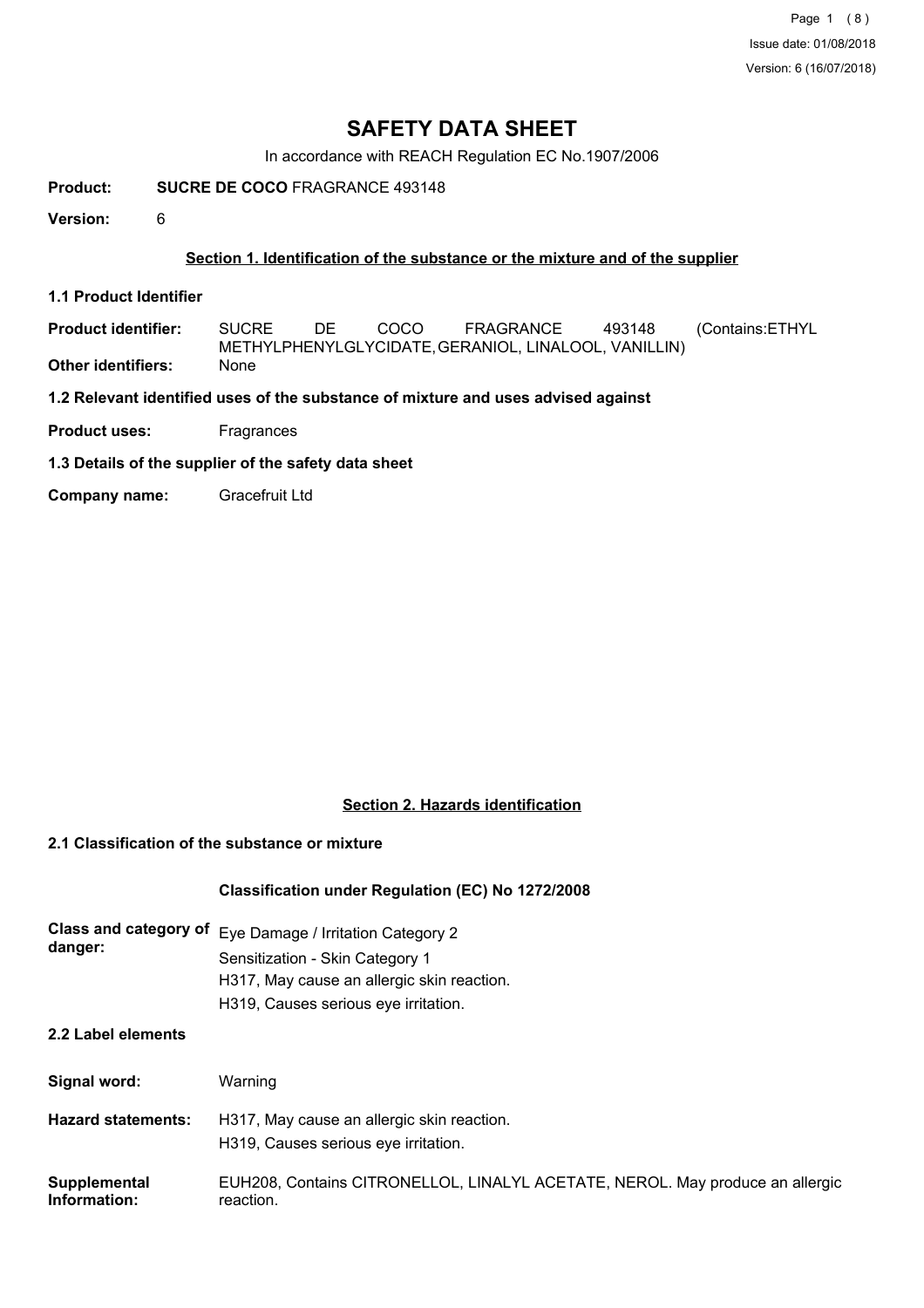Page 2 (8) Issue date: 01/08/2018 Version: 6 (16/07/2018)

# **SAFETY DATA SHEET**

In accordance with REACH Regulation EC No.1907/2006

| <b>Product:</b>                     | SUCRE DE COCO FRAGRANCE 493148                                                                                                                                                                                                                                                                                                                                                                                                                                                                                                                                                                                                                                                                                                                                                                    |
|-------------------------------------|---------------------------------------------------------------------------------------------------------------------------------------------------------------------------------------------------------------------------------------------------------------------------------------------------------------------------------------------------------------------------------------------------------------------------------------------------------------------------------------------------------------------------------------------------------------------------------------------------------------------------------------------------------------------------------------------------------------------------------------------------------------------------------------------------|
| <b>Version:</b>                     | 6                                                                                                                                                                                                                                                                                                                                                                                                                                                                                                                                                                                                                                                                                                                                                                                                 |
| <b>Precautionary</b><br>statements: | P261, Avoid breathing vapour or dust.<br>P264, Wash hands and other contacted skin thoroughly after handling.<br>P272, Contaminated work clothing should not be allowed out of the workplace.<br>P280, Wear protective gloves/eye protection/face protection.<br>P302/352, IF ON SKIN: Wash with plenty of soap and water.<br>P305/351/338, IF IN EYES: Rinse cautiously with water for several minutes. Remove contact<br>lenses, if present and easy to do. Continue rinsing.<br>P333/313, If skin irritation or rash occurs: Get medical advice/attention.<br>P337/313, If eye irritation persists: Get medical advice/attention.<br>P363, Wash contaminated clothing before reuse.<br>P501, Dispose of contents/container to approved disposal site, in accordance with local<br>regulations. |
| Pictograms:                         |                                                                                                                                                                                                                                                                                                                                                                                                                                                                                                                                                                                                                                                                                                                                                                                                   |

**Section 3. Composition / information on ingredients**

### **Contains:**

**3.2 Mixtures**

| <b>Name</b>                                                | <b>CAS</b> | <b>EC</b> | <b>REACH Registration</b><br>No. | $\frac{9}{6}$ | <b>Classification for</b><br>(CLP) 1272/2008 |
|------------------------------------------------------------|------------|-----------|----------------------------------|---------------|----------------------------------------------|
| <b>VANILLIN</b>                                            | 121-33-5   | 204-465-2 |                                  | $5 - 10%$     | EDI 2:H319,-                                 |
| <b>ETHYL</b><br>IMETHYLPHENYLGLYC 77-83-8<br><b>IIDATE</b> |            | 201-061-8 |                                  | $1 - 5%$      | SS 1B-EH C2:H317-<br>H411,-                  |
| ILINALOOL                                                  | 78-70-6    | 201-134-4 | 01-2119474016-42-xxxx            | $1 - 5%$      | SCI 2-EDI 2-SS 1B;<br>H315-H317-H319.-       |
| <b>TERPINEOL</b>                                           | 8000-41-7  | 232-268-1 | 01-2119553062-49-xxxx            | $1 - 5%$      | SCI 2-EDI 2:H315-<br>IH319.-                 |
| <b>ILINALYL ACETATE</b>                                    | 115-95-7   | 204-116-4 | 01-2119454789-19-xxxx            | $0.1 - 1\%$   | SCI 2-EDI 2-SS 1;<br>H315-H317-H319.-        |
| <b>IGERANIOL</b>                                           | 106-24-1   | 203-377-1 | 01-2119552430-49-xxxx            | $0.1 - 1\%$   | ISCI 2-EDI 1-SS 1B:<br>H315-H317-H318.-      |
| <b>ICITRONELLOL</b>                                        | 106-22-9   | 203-375-0 | 01-2119453995-23-xxxx            | $0.1 - 1\%$   | SCI 2-EDI 2-SS 1B:<br>H315-H317-H319.-       |
| <b>INEROL</b>                                              | 106-25-2   | 203-378-7 |                                  | $0.1 - 1\%$   | SCI 2-EDI 1-SS 1B;<br>lH315-H317-H318.-      |

**Substances with Community workplace exposure limits:**

**Other hazards:** Hydrocarbon Concentration %: 0.079%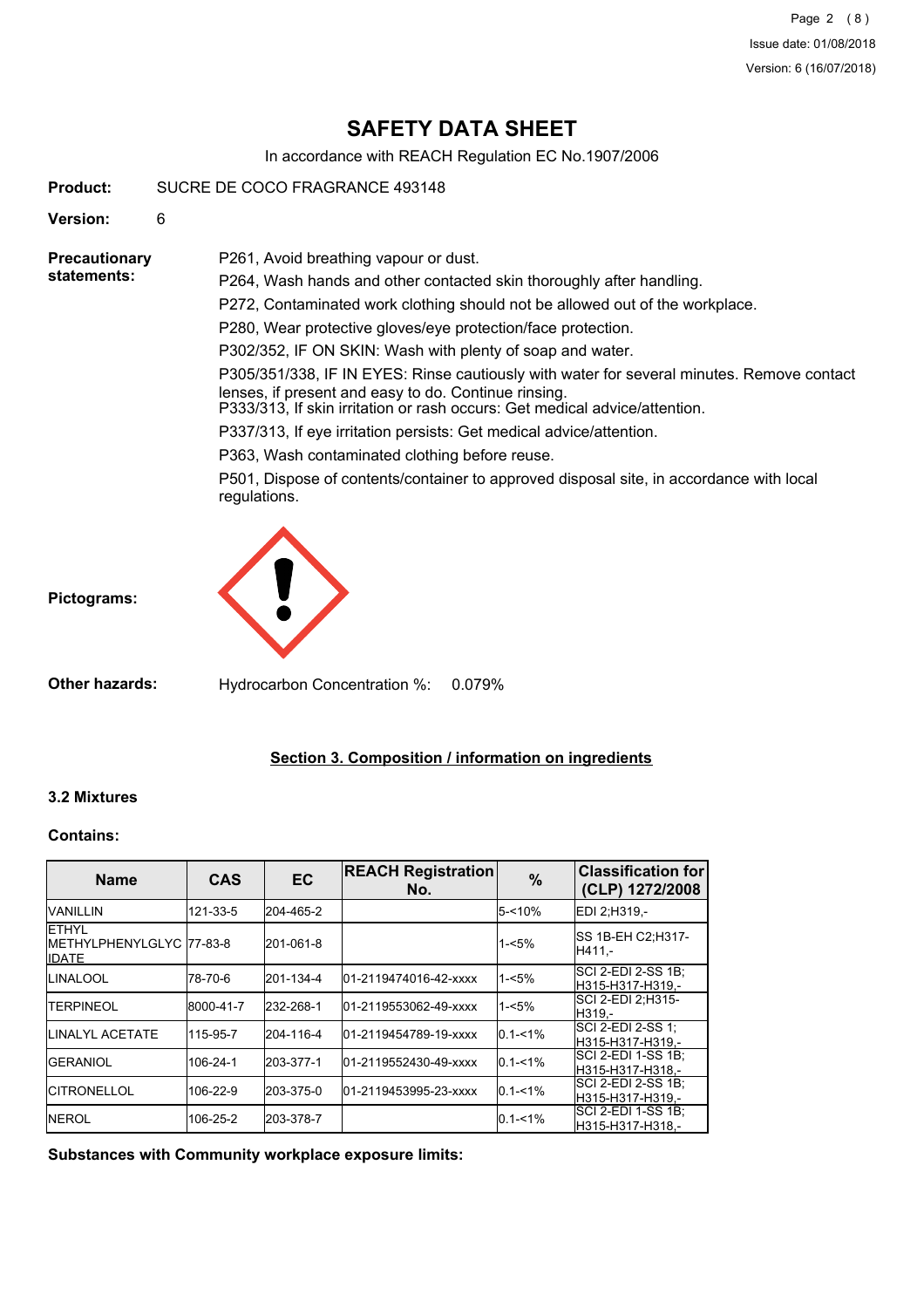Page 3 (8) Issue date: 01/08/2018 Version: 6 (16/07/2018)

# **SAFETY DATA SHEET**

In accordance with REACH Regulation EC No.1907/2006

### **Product:** SUCRE DE COCO FRAGRANCE 493148

### **Version:** 6

| <b>Name</b>               | <b>CAS</b> | $ \sim$<br>EV | 07<br>70 |
|---------------------------|------------|---------------|----------|
| <b>IDIETHYL PHTHALATE</b> | 84-66-2    | 201-550-6     | 50-100%  |

**Substances that are persistent, bioaccumulative and toxic or very persistent and very bioaccumulative, greater than 0.1%:**

Not Applicable

### **Section 4. First-aid measures**

### **4.1 Description of first aid measures**

IF ON SKIN: Wash with plenty of soap and water.

IF IN EYES: Rinse cautiously with water for several minutes. Remove contact lenses, if present and easy to do. Continue rinsing.

### **4.2 Most important symptoms and effects, both acute and delayed**

May cause an allergic skin reaction.

Causes serious eye irritation.

### **4.3 Indication of any immediate medical attention and special treatment needed**

None expected, see Section 4.1 for further information.

### **SECTION 5: Firefighting measures**

### **5.1 Extinguishing media**

Suitable media: Carbon dioxide, Dry chemical, Foam.

### **5.2 Special hazards arising from the substance or mixture**

In case of fire, may be liberated: Carbon monoxide, Unidentified organic compounds.

### **5.3 Advice for fire fighters:**

In case of insufficient ventilation, wear suitable respiratory equipment.

### **Section 6. Accidental release measures**

### **6.1 Personal precautions, protective equipment and emergency procedures:**

Avoid inhalation. Avoid contact with skin and eyes. See protective measures under Section 7 and 8.

### **6.2 Environmental precautions:**

Keep away from drains, surface and ground water, and soil.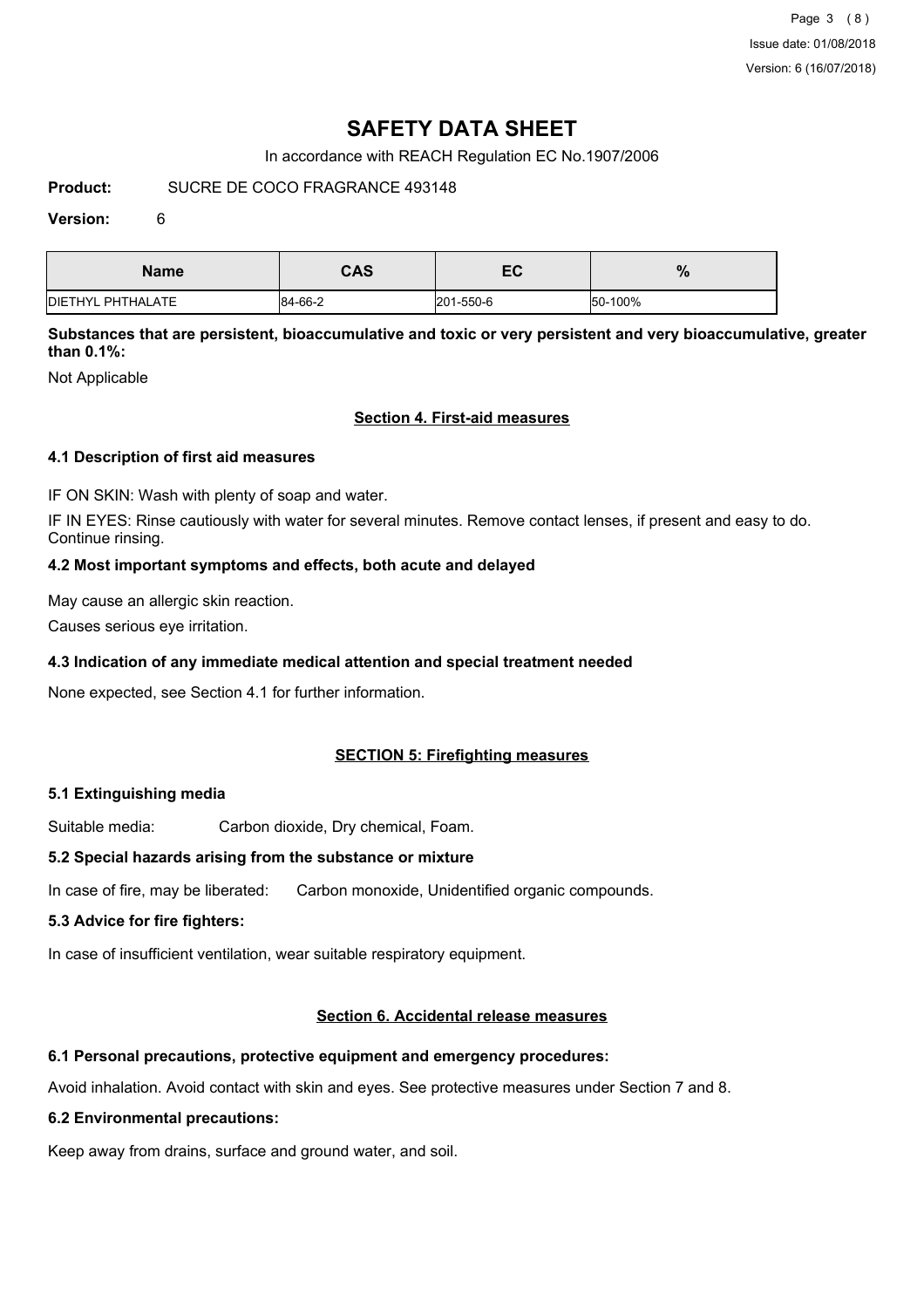Page 4 (8) Issue date: 01/08/2018 Version: 6 (16/07/2018)

# **SAFETY DATA SHEET**

In accordance with REACH Regulation EC No.1907/2006

**Product:** SUCRE DE COCO FRAGRANCE 493148

**Version:** 6

### **6.3 Methods and material for containment and cleaning up:**

Remove ignition sources. Provide adequate ventilation. Avoid excessive inhalation of vapours. Contain spillage immediately by use of sand or inert powder. Dispose of according to local regulations.

### **6.4 Reference to other sections:**

Also refer to sections 8 and 13.

### **Section 7. Handling and storage**

### **7.1 Precautions for safe handling:**

Keep away from heat, sparks, open flames and hot surfaces. - No smoking. Use personal protective equipment as required. Use in accordance with good manufacturing and industrial hygiene practices. Use in areas with adequate ventilation Do not eat, drink or smoke when using this product.

### **7.2 Conditions for safe storage, including any incompatibilities:**

Store in a well-ventilated place. Keep container tightly closed. Keep cool. Ground/bond container and receiving equipment. Use explosion-proof electrical, ventilating and lighting equipment. Use only non-sparking tools. Take precautionary measures against static discharge.

### **7.3 Specific end use(s):**

Fragrances: Use in accordance with good manufacturing and industrial hygiene practices.

### **Section 8. Exposure controls/personal protection**

### **8.1 Control parameters**

Workplace exposure limits:

| Ingredient               | <b>CAS</b>               | EC                                                   | <b>Description</b>                               | Value |
|--------------------------|--------------------------|------------------------------------------------------|--------------------------------------------------|-------|
| <b>DIETHYL PHTHALATE</b> |                          |                                                      | Long-term exposure limit (8-hour<br>TWA) (mg/m3) |       |
|                          | 201-550-6<br>$ 84-66-2 $ | Short-term exposure limit (15-<br>$ minute)$ (mg/m3) | 10                                               |       |

### **8.2 Exposure Controls**

### **Eye / Skin Protection**

Wear protective gloves/eye protection/face protection

### **Respiratory Protection**

Ensure adequate and ongoing ventilation is maintained in order to prevent build up of excessive vapour and to ensure occupational exposure limits are adhered to. If appropriate, and depending on your patterns and volumes of use, the following engineering controls may be required as additional protective measures: a) Isolate mixing rooms and other areas where this material is used or openly handled. Maintain these areas under negative air pressure relative to the rest of the plant. b) Employ the use of Personal protective equipment - an approved, properly fitted respirator with organic vapour cartridges or canisters and particulate filters. c) Use local exhaust ventilation around open tanks and other open sources of potential exposures in order to avoid excessive inhalation, including places where this material is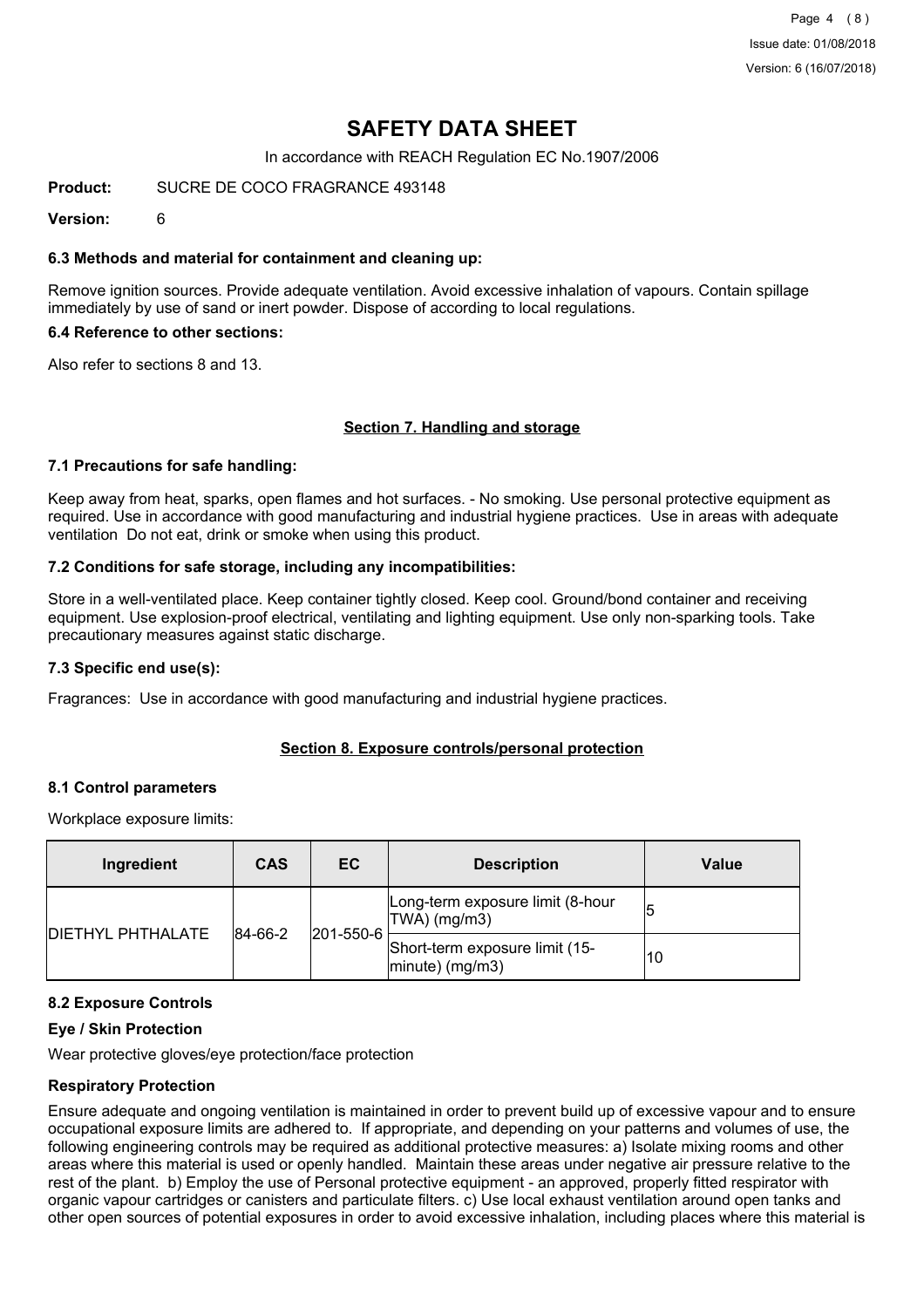Page 5 (8) Issue date: 01/08/2018 Version: 6 (16/07/2018)

# **SAFETY DATA SHEET**

In accordance with REACH Regulation EC No.1907/2006

**Product:** SUCRE DE COCO FRAGRANCE 493148

### **Version:** 6

openly weighed or measured. In addition, use general dilution ventilation of the work area to eliminate or reduce possible worker exposures. d) Use closed systems for transferring and processing this material. Also refer to Sections 2 and 7.

### **Section 9. Physical and chemical properties**

### **9.1 Information on basic physical and chemical properties**

| Appearance:                                   | Clear pale yellow to yellow liquid           |
|-----------------------------------------------|----------------------------------------------|
| Odour:                                        | Not determined                               |
| <b>Odour threshold:</b>                       | Not determined                               |
| pH:                                           | Not determined                               |
| Melting point / freezing point:               | Not determined                               |
| Initial boiling point / range:                | Not determined                               |
| Flash point:                                  | $>$ 100 $^{\circ}$ C                         |
| <b>Evaporation rate:</b>                      | Not determined                               |
| Flammability (solid, gas):                    | Not determined                               |
| Upper/lower flammability or explosive limits: | Product does not present an explosion hazard |
| Vapour pressure:                              | 0.98502552 mmHg                              |
| Vapour density:                               | Not determined                               |
| <b>Relative density:</b>                      | 1.1120 - 1.1160                              |
| Solubility(ies):                              | Not determined                               |
| Partition coefficient: n-octanol/water:       | Not determined                               |
| Auto-ignition temperature:                    | Not determined                               |
| <b>Decomposition temperature:</b>             | Not determined                               |
| <b>Viscosity:</b>                             | Not determined                               |
| <b>Explosive properties:</b>                  | Not expected                                 |
| <b>Oxidising properties:</b>                  | Not expected                                 |
|                                               |                                              |

**9.2 Other information:** None available

### **Section 10. Stability and reactivity**

### **10.1 Reactivity:**

Presents no significant reactivity hazard, by itself or in contact with water.

### **10.2 Chemical stability:**

Good stability under normal storage conditions.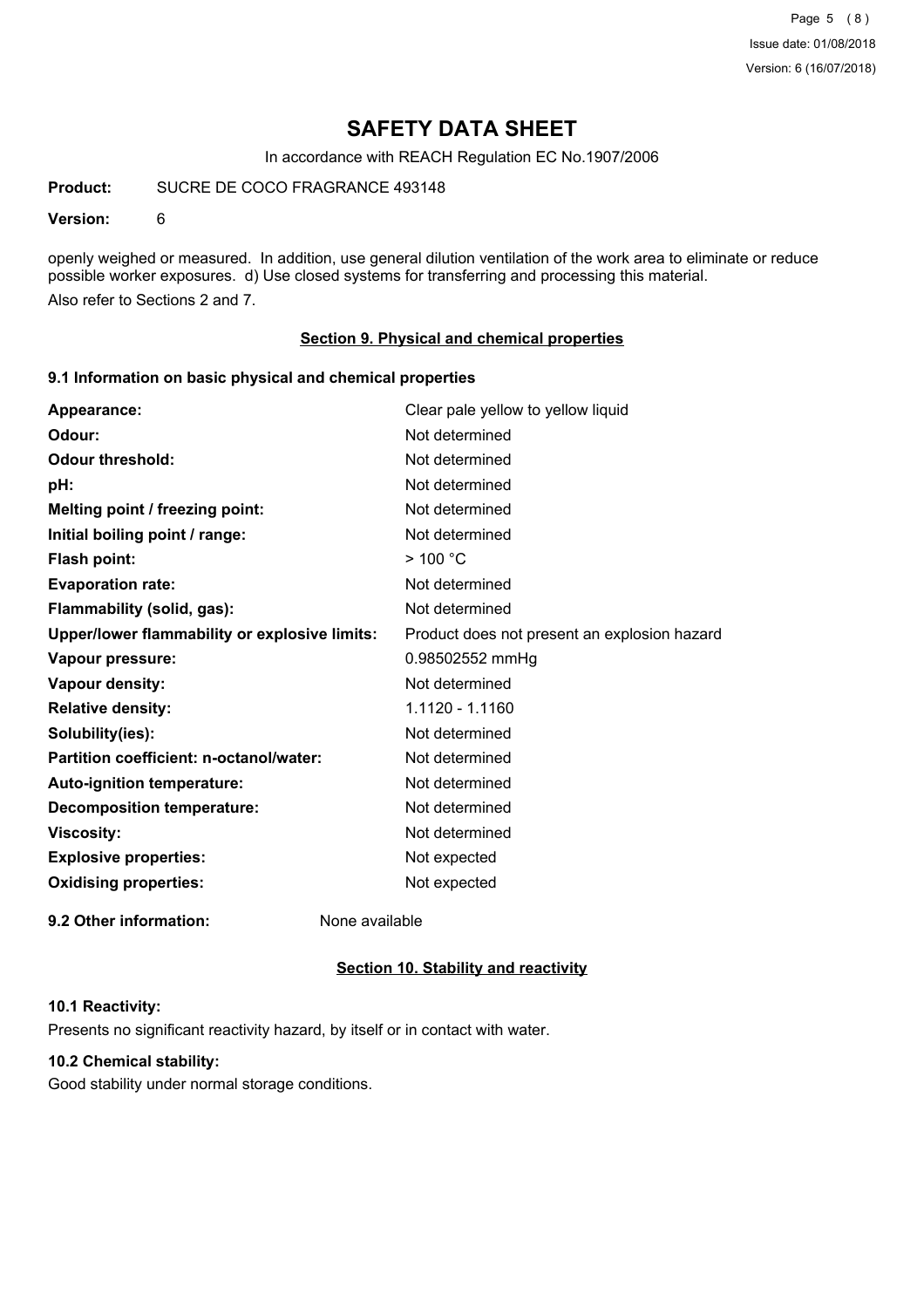Page 6 (8) Issue date: 01/08/2018 Version: 6 (16/07/2018)

# **SAFETY DATA SHEET**

In accordance with REACH Regulation EC No.1907/2006

**Product:** SUCRE DE COCO FRAGRANCE 493148

**Version:** 6

### **10.3 Possibility of hazardous reactions:**

Not expected under normal conditions of use.

### **10.4 Conditions to avoid:**

Avoid extreme heat.

### **10.5 Incompatible materials:**

Avoid contact with strong acids, alkalis or oxidising agents.

### **10.6 Hazardous decomposition products:**

Not expected.

### **Section 11. Toxicological information**

### **11.1 Information on toxicological effects**

This mixture has not been tested as a whole for health effects. The health effects have been calculated using the methods outlined in Regulation (EC) No 1272/2008 (CLP).

| <b>Acute Toxicity:</b>                    | Based on available data the classification criteria are not met. |
|-------------------------------------------|------------------------------------------------------------------|
| <b>Acute Toxicity Oral</b>                | >5000                                                            |
| <b>Acute Toxicity Dermal</b>              | Not Applicable                                                   |
| <b>Acute Toxicity Inhalation</b>          | Not Available                                                    |
| <b>Skin corrosion/irritation:</b>         | Based on available data the classification criteria are not met. |
| Serious eye damage/irritation:            | Eye Damage / Irritation Category 2                               |
| <b>Respiratory or skin sensitisation:</b> | Sensitization - Skin Category 1                                  |
| Germ cell mutagenicity:                   | Based on available data the classification criteria are not met. |
| <b>Carcinogenicity:</b>                   | Based on available data the classification criteria are not met. |
| <b>Reproductive toxicity:</b>             | Based on available data the classification criteria are not met. |
| <b>STOT-single exposure:</b>              | Based on available data the classification criteria are not met. |
| <b>STOT-repeated exposure:</b>            | Based on available data the classification criteria are not met. |
| <b>Aspiration hazard:</b>                 | Based on available data the classification criteria are not met. |

# **Information about hazardous ingredients in the mixture**

Not Applicable

Refer to Sections 2 and 3 for additional information.

### **Section 12. Ecological information**

| 12.1 Toxicity:                           | Not available |  |
|------------------------------------------|---------------|--|
| 12.2 Persistence and degradability:      | Not available |  |
| 12.3 Bioaccumulative potential:          | Not available |  |
| 12.4 Mobility in soil:                   | Not available |  |
| 12.5 Results of PBT and vPvB assessment: |               |  |

This substance does not meet the PBT/vPvB criteria of REACH, annex XIII.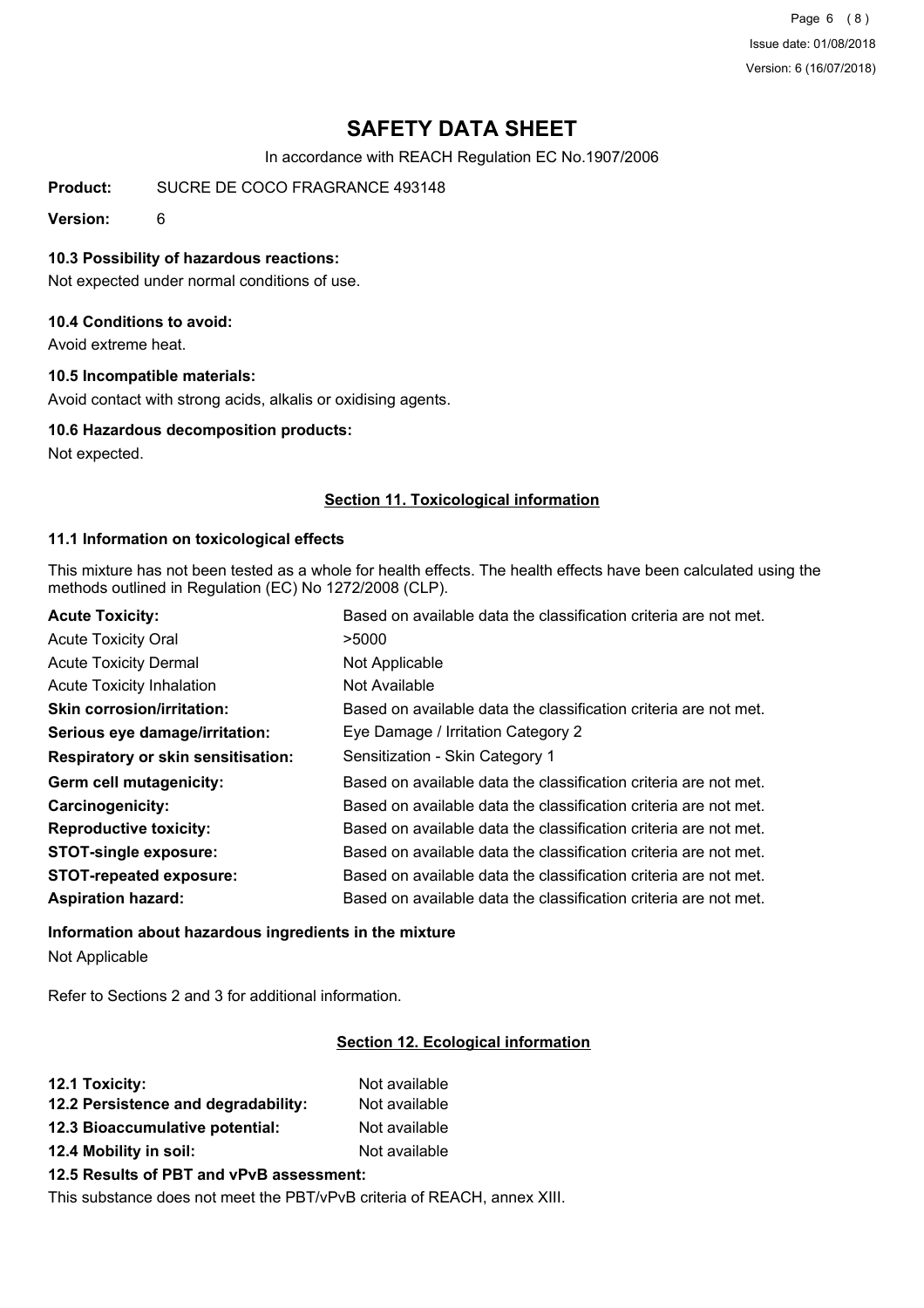Page 7 (8) Issue date: 01/08/2018 Version: 6 (16/07/2018)

# **SAFETY DATA SHEET**

In accordance with REACH Regulation EC No.1907/2006

**Product:** SUCRE DE COCO FRAGRANCE 493148

**Version:** 6

**12.6 Other adverse effects:** Not available

### **Section 13. Disposal considerations**

### **13.1 Waste treatment methods:**

Dispose of in accordance with local regulations. Avoid disposing into drainage systems and into the environment. Empty containers should be taken to an approved waste handling site for recycling or disposal.

### **Section 14. Transport information**

| 14.1 UN number:                    | Not classified                              |
|------------------------------------|---------------------------------------------|
| 14.2 UN Proper Shipping Name:      | -                                           |
| 14.3 Transport hazard class(es):   | Not classified                              |
| <b>Sub Risk:</b>                   | Not classified                              |
| 14.4. Packing Group:               | Not classified                              |
| <b>14.5 Environmental hazards:</b> | Not environmentally hazardous for transport |
| 14.6 Special precautions for user: | None additional                             |
|                                    |                                             |

**14.7 Transport in bulk according to Annex II of MARPOL73/78 and the IBC Code:**

Not classified

### **Section 15. Regulatory information**

### **15.1 Safety, health and environmental regulations/legislation specific for the substance or mixture** None additional

### **15.2 Chemical Safety Assessment**

A Chemical Safety Assessment has not been carried out for this product.

### **Section 16. Other information**

| Concentration % Limits:  | EDI 2=68.37% EDI 2A=39.33% SS 1=50.00% |
|--------------------------|----------------------------------------|
| Total Fractional Values: | EDI 2=1.46 EDI 2A=2.54 SS 1=2.00       |
|                          |                                        |

**Key to revisions:**

Classification under Regulation (EC) No 1272/2008 Concentration % Limits Product identifier SECTION 3: Composition/information on ingredients Total Fractional Values

### **Key to abbreviations:**

| Abbreviation | Meaning                            |  |
|--------------|------------------------------------|--|
| <b>IEDI</b>  | Eye Damage / Irritation Category 1 |  |
| <b>IEDI2</b> | Eye Damage / Irritation Category 2 |  |